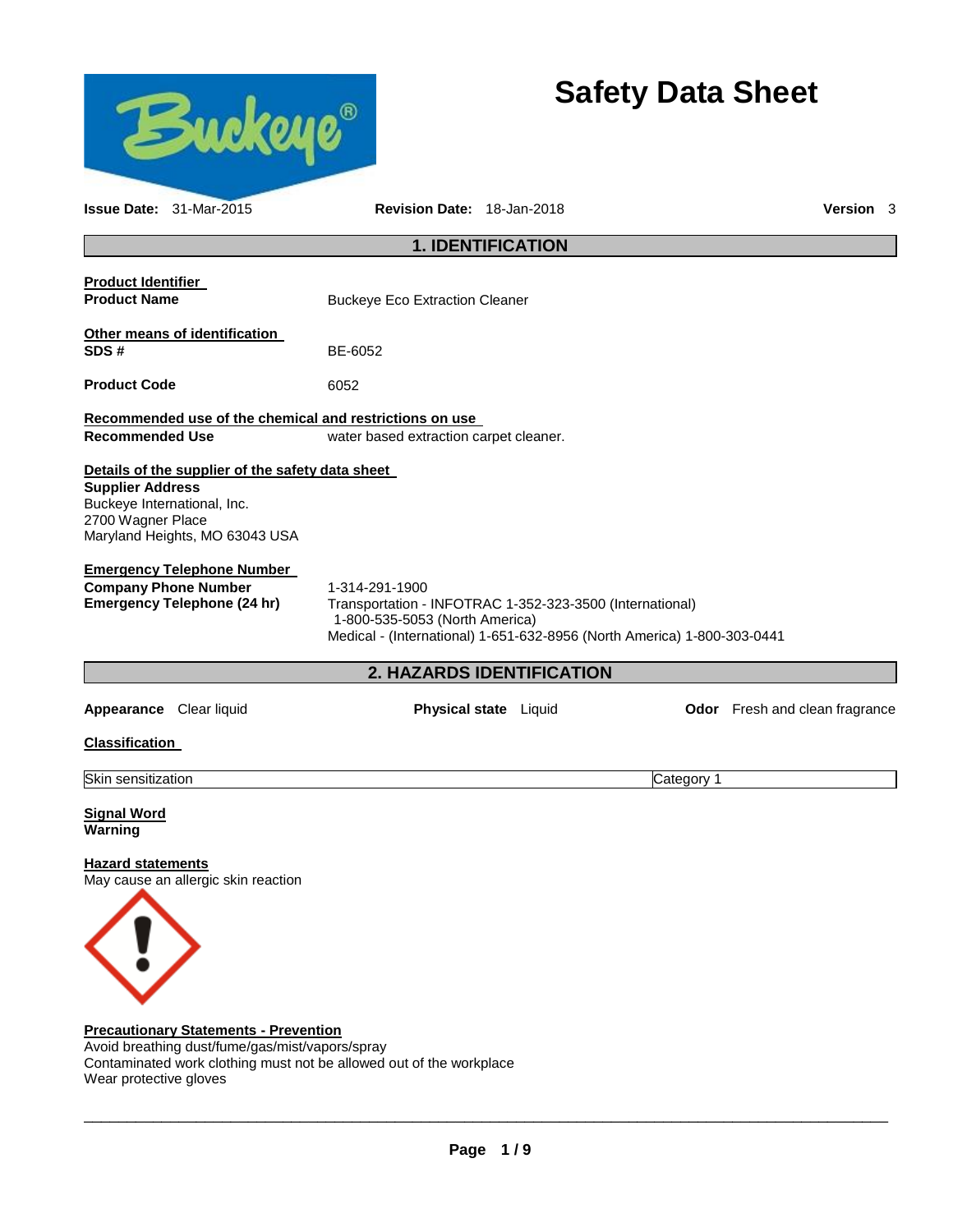# **Precautionary Statements - Response**

IF ON SKIN: Wash with plenty of water and soap Wash contaminated clothing before reuse If skin irritation or rash occurs: Get medical advice/attention

# **Precautionary Statements - Disposal**

Dispose of contents/container to an approved waste disposal plant

#### **Other hazards**

Toxic to aquatic life with long lasting effects

# **3. COMPOSITION/INFORMATION ON INGREDIENTS**

\_\_\_\_\_\_\_\_\_\_\_\_\_\_\_\_\_\_\_\_\_\_\_\_\_\_\_\_\_\_\_\_\_\_\_\_\_\_\_\_\_\_\_\_\_\_\_\_\_\_\_\_\_\_\_\_\_\_\_\_\_\_\_\_\_\_\_\_\_\_\_\_\_\_\_\_\_\_\_\_\_\_\_\_\_\_\_\_\_\_\_\_\_

| <b>Chemical Name</b>         | CAS No.            | Weight-% |
|------------------------------|--------------------|----------|
| Benzyl alcohol               | $100 - 51 - 6$     | $1 - 10$ |
| <b>EDTA</b>                  | 60-00-4            | <5       |
| <b>Borax</b>                 | 1303-96-4          | <ວ       |
| Ammonium hydroxide           | 1336-21-6          |          |
| <b>Proprietary Fragrance</b> | <b>PROPRIETARY</b> |          |
| Zinc oxide                   | 1314-13-2          |          |

\*\*If Chemical Name/CAS No is "proprietary" and/or Weight-% is listed as a range, the specific chemical identity and/or percentage of composition has been withheld as a trade secret.\*\*

# **4. FIRST AID MEASURES**

### **First Aid Measures**

| <b>General Advice</b>                                                      | If exposed or concerned: Get medical advice/attention.                                                                                   |  |
|----------------------------------------------------------------------------|------------------------------------------------------------------------------------------------------------------------------------------|--|
| <b>Eye Contact</b>                                                         | Flush with cool water for 15 minutes. If irritation occurs, call a physician.                                                            |  |
| <b>Skin Contact</b>                                                        | Wash with plenty of soap and water. Wash contaminated clothing before reuse. If skin<br>irritation occurs: Get medical advice/attention. |  |
| <b>Inhalation</b>                                                          | Remove to fresh air.                                                                                                                     |  |
| Ingestion                                                                  | Give two large glasses of water. Do NOT induce vomiting. Never give anything by mouth to<br>an unconscious person. Call a physician.     |  |
| Most important symptoms and effects                                        |                                                                                                                                          |  |
| <b>Symptoms</b>                                                            | May cause an allergic skin reaction.                                                                                                     |  |
| Indication of any immediate medical attention and special treatment needed |                                                                                                                                          |  |
| <b>Notes to Physician</b>                                                  | Treat symptomatically.                                                                                                                   |  |
| <b>5. FIRE-FIGHTING MEASURES</b>                                           |                                                                                                                                          |  |

#### **Suitable Extinguishing Media**

Use extinguishing measures that are appropriate to local circumstances and the surrounding environment.

**Unsuitable Extinguishing Media** Not determined.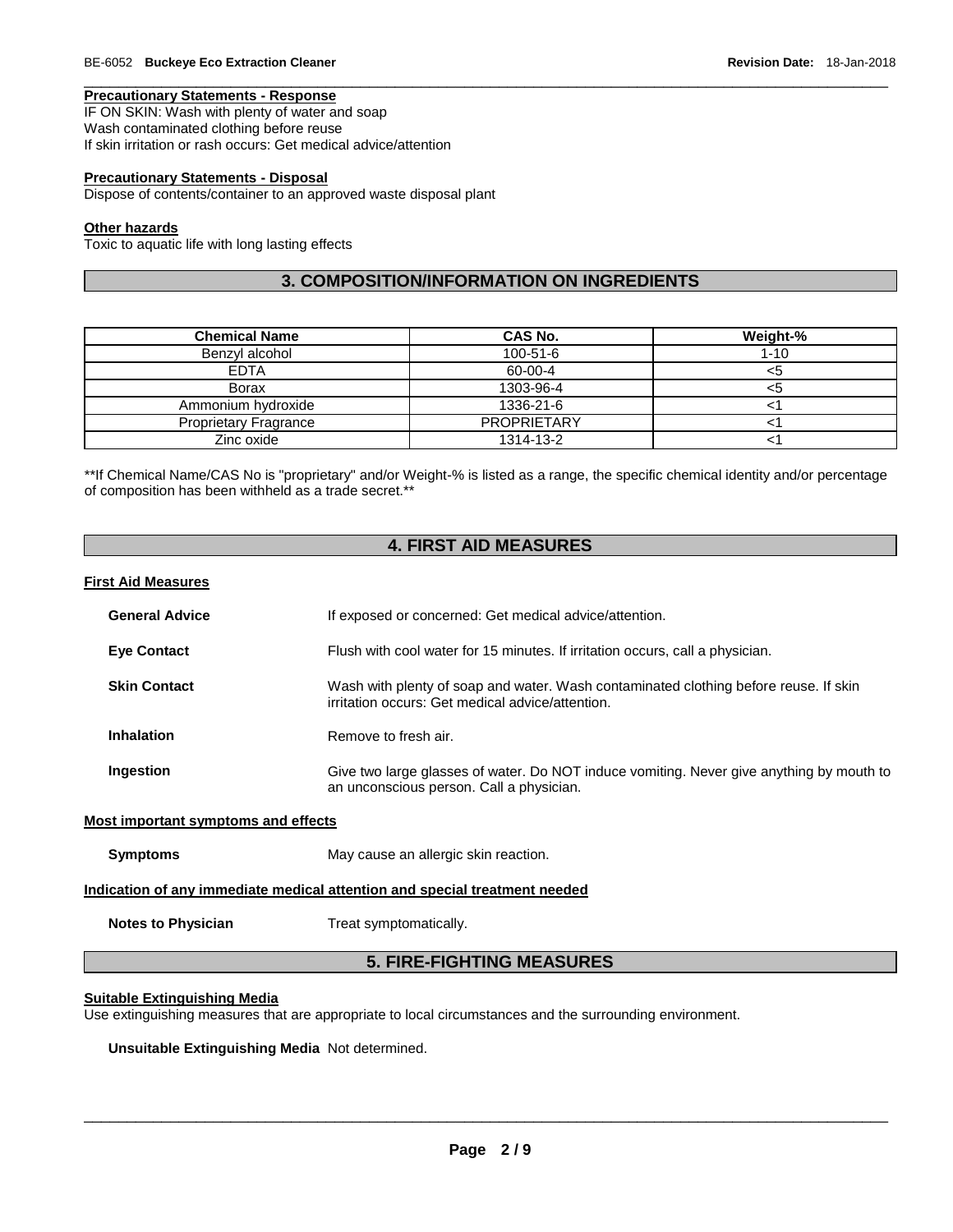#### **Specific Hazards Arising from the Chemical**

Not determined.

**Hazardous Combustion Products** Oxides of carbon. Oxides of nitrogen. Oxides of sulfur.

#### **Protective equipment and precautions for firefighters**

As in any fire, wear self-contained breathing apparatus pressure-demand, MSHA/NIOSH (approved or equivalent) and full protective gear.

# **6. ACCIDENTAL RELEASE MEASURES**

\_\_\_\_\_\_\_\_\_\_\_\_\_\_\_\_\_\_\_\_\_\_\_\_\_\_\_\_\_\_\_\_\_\_\_\_\_\_\_\_\_\_\_\_\_\_\_\_\_\_\_\_\_\_\_\_\_\_\_\_\_\_\_\_\_\_\_\_\_\_\_\_\_\_\_\_\_\_\_\_\_\_\_\_\_\_\_\_\_\_\_\_\_

#### **Personal precautions, protective equipment and emergency procedures**

**Personal Precautions Use personal protective equipment as required.** 

#### **Environmental precautions**

### **Methods and material for containment and cleaning up**

**Methods for Containment** Prevent further leakage or spillage if safe to do so.

**Methods for Clean-Up** Pick up with mop, wet/dry vac, or absorbent material. Rinse area with clear water and allow floor to dry before allowing traffic.

# **7. HANDLING AND STORAGE**

#### **Precautions for safe handling**

**Advice on Safe Handling** Handle in accordance with good industrial hygiene and safety practice. Avoid breathing dust/fume/gas/mist/vapors/spray. Contaminated work clothing must not be allowed out of the workplace. Wear protective gloves.

#### **Conditions for safe storage, including any incompatibilities**

**Storage Conditions Keep container closed when not in use. Store at room temperature.** 

**Incompatible Materials Do not mix with chlorinated detergents (bleach).** 

# **8. EXPOSURE CONTROLS/PERSONAL PROTECTION**

#### **Exposure Guidelines**

| <b>Chemical Name</b> | <b>ACGIH TLV</b>                   | <b>OSHA PEL</b>                             | <b>NIOSH IDLH</b>                     |
|----------------------|------------------------------------|---------------------------------------------|---------------------------------------|
| Borax                | STEL: $6 \text{ mg/m}^3$ inhalable | (vacated) TWA: $10 \text{ mg/m}^3$          | TWA: $5 \text{ mg/m}^3$               |
| 1303-96-4            | particulate matter                 |                                             |                                       |
|                      | TWA: $2 \text{ mg/m}^3$ inhalable  |                                             |                                       |
|                      | particulate matter                 |                                             |                                       |
| Caustic Soda         | Ceiling: $2 \text{ mg/m}^3$        | TWA: $2 \text{ mq/m}^3$                     | IDLH: $10 \text{ mg/m}^3$             |
| 1310-73-2            |                                    | (vacated) Ceiling: $2 \text{ mg/m}^3$       | Ceiling: $2 \text{ mg/m}^3$           |
| Zinc oxide           | STEL: 10 $mg/m3$ respirable        | TWA: $5 \text{ mg/m}^3$ fume                | IDLH: $500 \text{ mg/m}^3$            |
| 1314-13-2            | particulate matter                 | TWA: 15 $mq/m3$ total dust                  | Ceiling: $15 \text{ mg/m}^3$ dust     |
|                      | TWA: $2 \text{ mg/m}^3$ respirable | TWA: $5 \text{ mg/m}^3$ respirable          | TWA: $5 \text{ mg/m}^3$ dust and fume |
|                      | particulate matter                 | fraction                                    | STEL: $10 \text{ mg/m}^3$ fume        |
|                      |                                    | (vacated) TWA: $5 \text{ mg/m}^3$ fume      |                                       |
|                      |                                    | (vacated) TWA: $10 \,\mathrm{mq/m^3}$ total |                                       |
|                      |                                    | dust                                        |                                       |
|                      |                                    | (vacated) TWA: $5 \text{ mg/m}^3$           |                                       |
|                      |                                    | respirable fraction                         |                                       |
|                      |                                    | (vacated) STEL: $10 \text{ mg/m}^3$ fume    |                                       |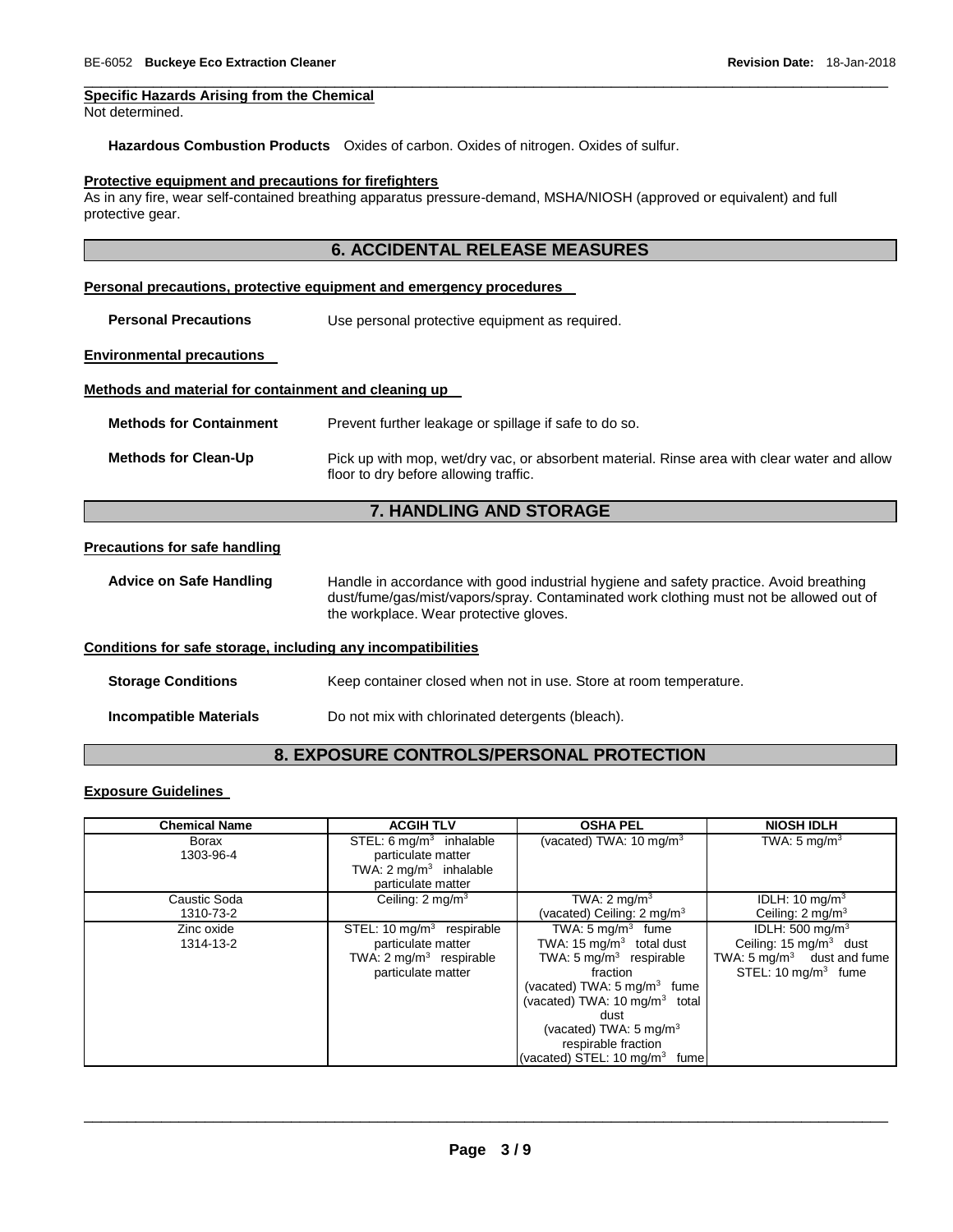# **Appropriate engineering controls**

**Engineering Controls** Maintain adequate ventilation.

## **Individual protection measures, such as personal protective equipment**

**Eye/Face Protection** Use splash goggles and face shield when eye contact may occur.

**Skin and Body Protection** Wear rubber gloves or other impervious gloves. Footwear that keeps feet dry is suggested.

\_\_\_\_\_\_\_\_\_\_\_\_\_\_\_\_\_\_\_\_\_\_\_\_\_\_\_\_\_\_\_\_\_\_\_\_\_\_\_\_\_\_\_\_\_\_\_\_\_\_\_\_\_\_\_\_\_\_\_\_\_\_\_\_\_\_\_\_\_\_\_\_\_\_\_\_\_\_\_\_\_\_\_\_\_\_\_\_\_\_\_\_\_

**Respiratory Protection** None under normal use conditions.

**General Hygiene Considerations** Wash thoroughly with soap and water after handling.

# **9. PHYSICAL AND CHEMICAL PROPERTIES**

## **Information on basic physical and chemical properties**

| <b>Physical state</b><br>Appearance                          | Liquid<br>Clear liquid     | Odor                  | Fresh and clean             |
|--------------------------------------------------------------|----------------------------|-----------------------|-----------------------------|
| Color                                                        | Clear                      | <b>Odor Threshold</b> | fragrance<br>Not determined |
| <b>Property</b><br>рH                                        | <b>Values</b><br>9.35      | Remarks • Method      |                             |
| <b>Melting Point/Freezing Point</b>                          | Not determined             |                       |                             |
| <b>Boiling Point/Boiling Range</b><br><b>Flash Point</b>     | 100 °C 212 °F              |                       |                             |
| <b>Evaporation Rate</b>                                      | None<br>1.0                | (Water = $1$ )        |                             |
| <b>Flammability (Solid, Gas)</b>                             | Liquid-Not applicable      |                       |                             |
| <b>Flammability Limits in Air</b>                            |                            |                       |                             |
| <b>Upper Flammability Limits</b>                             | Not applicable             |                       |                             |
| <b>Lower Flammability Limit</b>                              | Not applicable             |                       |                             |
| <b>Vapor Pressure</b>                                        | Not determined             |                       |                             |
| <b>Vapor Density</b>                                         | Not determined             |                       |                             |
| <b>Relative Density</b>                                      | 1.04                       |                       |                             |
| <b>Water Solubility</b>                                      | Infinite<br>Not determined |                       |                             |
| Solubility in other solvents<br><b>Partition Coefficient</b> | Not determined             |                       |                             |
| <b>Auto-ignition Temperature</b>                             | Not determined             |                       |                             |
| <b>Decomposition Temperature</b>                             | Not determined             |                       |                             |
| <b>Kinematic Viscosity</b>                                   | Not determined             |                       |                             |
| <b>Dynamic Viscosity</b>                                     | Not determined             |                       |                             |
| <b>Explosive Properties</b>                                  | Not determined             |                       |                             |
| <b>Oxidizing Properties</b>                                  | Not determined             |                       |                             |
| <b>Other Information</b>                                     |                            |                       |                             |
| <b>Density</b>                                               | 1.04 gr/ml or 8.67 lbs/gal |                       |                             |

# **10. STABILITY AND REACTIVITY**

# **Reactivity**

Not reactive under normal conditions.

#### **Chemical Stability**

Stable under recommended storage conditions.

## **Possibility of Hazardous Reactions**

None under normal processing.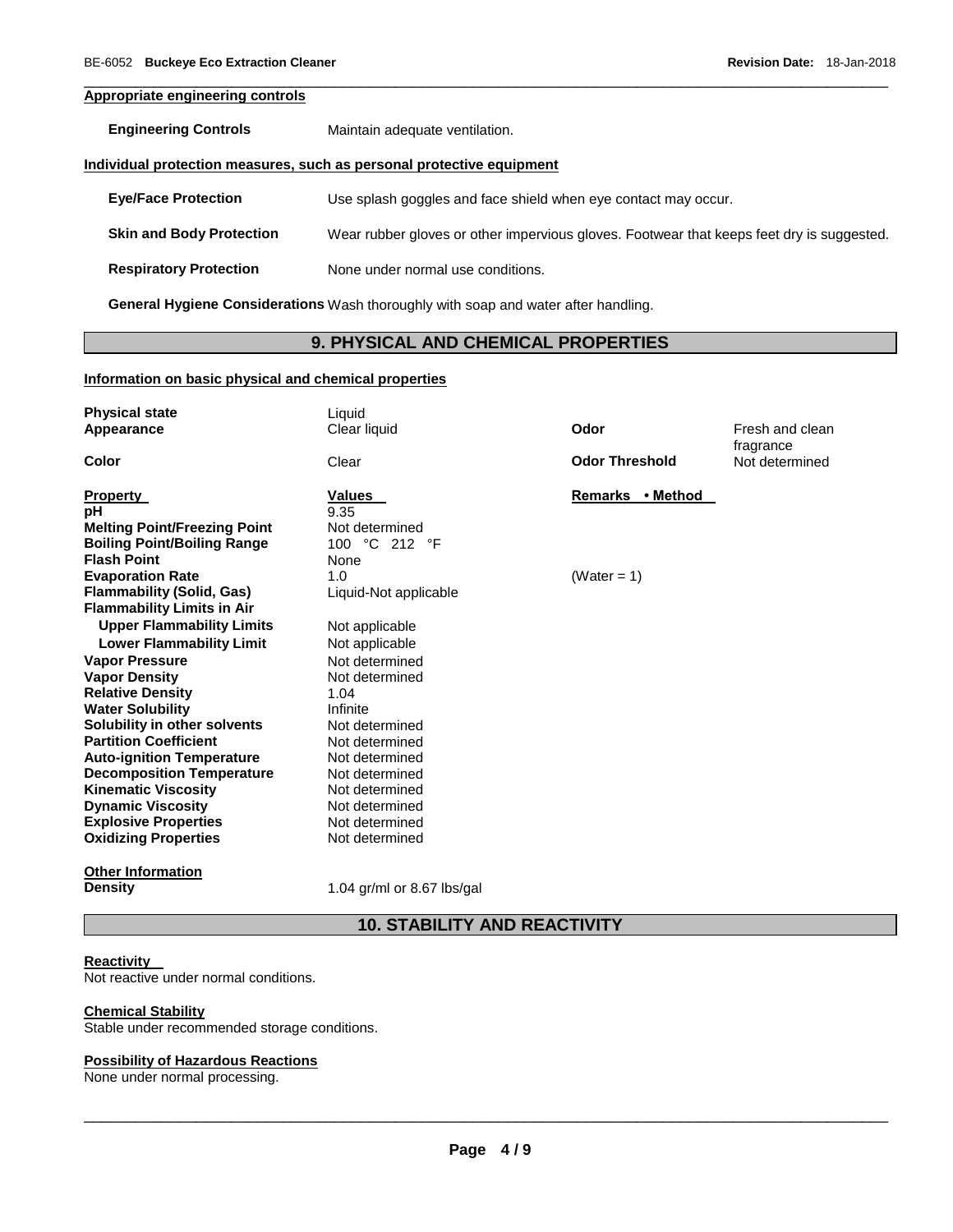\_\_\_\_\_\_\_\_\_\_\_\_\_\_\_\_\_\_\_\_\_\_\_\_\_\_\_\_\_\_\_\_\_\_\_\_\_\_\_\_\_\_\_\_\_\_\_\_\_\_\_\_\_\_\_\_\_\_\_\_\_\_\_\_\_\_\_\_\_\_\_\_\_\_\_\_\_\_\_\_\_\_\_\_\_\_\_\_\_\_\_\_\_ **Hazardous Polymerization** Under normal conditions of storage and use, hazardous polymerization will not occur.

## **Conditions to Avoid**

Incompatible Materials.

## **Incompatible Materials**

Do not mix with chlorinated detergents (bleach).

# **Hazardous Decomposition Products**

None known.

# **11. TOXICOLOGICAL INFORMATION**

## **Information on likely routes of exposure**

| <b>Product Information</b> |                          |
|----------------------------|--------------------------|
| <b>Eye Contact</b>         | Avoid contact with eyes. |
| <b>Skin Contact</b>        | Avoid contact with skin. |
| <b>Inhalation</b>          | Do not inhale.           |
| <b>Ingestion</b>           | Do not ingest.           |

# **Component Information**

| <b>Chemical Name</b>                                    |                         | Oral LD50                  | <b>Dermal LD50</b>         | <b>Inhalation LC50</b>     |
|---------------------------------------------------------|-------------------------|----------------------------|----------------------------|----------------------------|
| Benzyl alcohol<br>100-51-6                              | (Rat)<br>$= 1230$ mg/kg |                            | (Rabbit)<br>$= 2$ g/kg     | $= 8.8$ mg/L (Rat) 4 h     |
| Sodium diisopropylnaphtalene<br>sulphonate<br>1322-93-6 | $= 1350$ mg/kg<br>Rat)  |                            | $= 4200$ mg/kg<br>(Rabbit) |                            |
| <b>EDTA</b><br>60-00-4                                  | $= 1700$ mg/kg          | Rat)                       |                            |                            |
| <b>Borax</b><br>1303-96-4                               | = 3493 mg/kg            | (Rat) = 2660 mg/kg<br>Rat) | > 10000 mg/kg<br>Rabbit)   | $\overline{\phantom{a}}$   |
| Caustic Soda<br>1310-73-2                               |                         |                            | (Rabbit)<br>= 1350 mg/kg   | ۰                          |
| Ammonium hydroxide<br>1336-21-6                         | $=$ 350 mg/kg           | Rat)                       | ٠                          | $\overline{\phantom{a}}$   |
| Dilsopropylnaphthalene<br>38640-62-9                    | $= 3900$ mg/kg<br>(Rat) |                            | > 4500 mg/kg<br>(Rat)      | $> 5.64$ mg/L<br>Rat ) 4 h |
| Zinc oxide<br>1314-13-2                                 | > 5000 mg/kg            | Rat)                       |                            |                            |
| 2,4,7,9-Tetramethyl-5-Decyne-4,7-<br>Diol<br>126-86-3   | $> 500$ mg/kg           | Rat)                       | > 1000 mg/kg<br>(Rabbit)   | $> 20$ mg/L<br>Rat ) 1 h   |

## **Information on physical, chemical and toxicological effects**

**Symptoms** Please see section 4 of this SDS for symptoms.

# **Delayed and immediate effects as well as chronic effects from short and long-term exposure**

| Sensitization   | May cause an allergic skin reaction.                                                                                                         |
|-----------------|----------------------------------------------------------------------------------------------------------------------------------------------|
| Carcinogenicity | Based on the information provided, this product does not contain any carcinogens or<br>potential carcinogens as listed by OSHA, IARC or NTP. |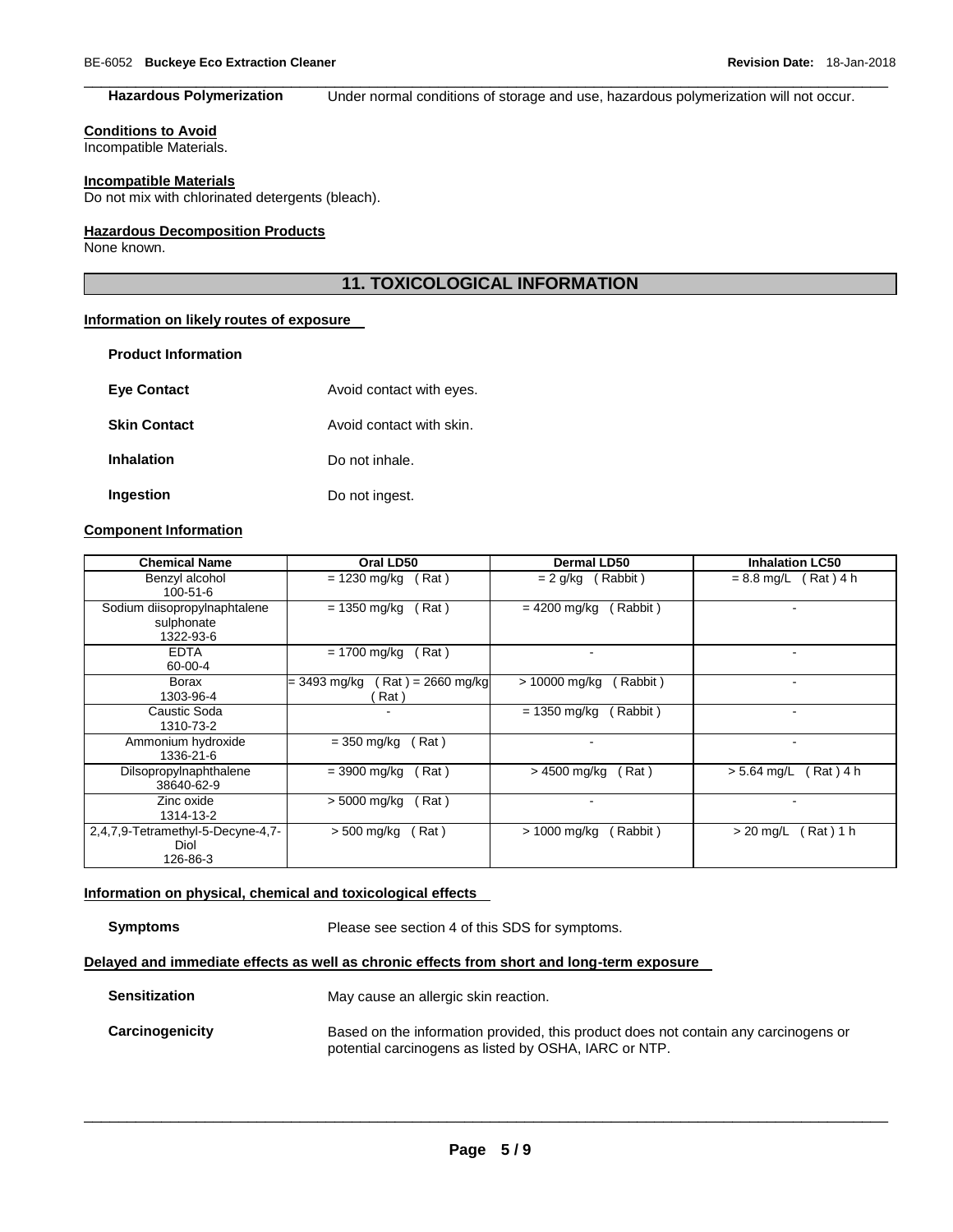**Reproductive toxicity** Sodium Borate: Sodium borate and boric acid interfere with sperm production, damage the testes and interfere with male fertility when given to animals by mouth at high doses. Boric acid produces developmental effects, including reduced body weight, malformations and death, in the offspring of pregnant animals given boric acid by mouth.

> The above mentioned animal studies were conducted under exposure conditions leading to doses many times in excess of those that could occur through product use or inhalation of dust in occupational settings. Moreover, a human study of occupational exposure to sodium borate and boric acid dusts showed no adverse effect on fertility.

#### **Numerical measures of toxicity**

Not determined.

# **12. ECOLOGICAL INFORMATION**

\_\_\_\_\_\_\_\_\_\_\_\_\_\_\_\_\_\_\_\_\_\_\_\_\_\_\_\_\_\_\_\_\_\_\_\_\_\_\_\_\_\_\_\_\_\_\_\_\_\_\_\_\_\_\_\_\_\_\_\_\_\_\_\_\_\_\_\_\_\_\_\_\_\_\_\_\_\_\_\_\_\_\_\_\_\_\_\_\_\_\_\_\_

## **Ecotoxicity**

Toxic to aquatic life with long lasting effects.

# **Component Information**

| <b>Chemical Name</b>             | Algae/aquatic plants                                 | <b>Fish</b>                                                           | Crustacea                       |
|----------------------------------|------------------------------------------------------|-----------------------------------------------------------------------|---------------------------------|
| Benzyl alcohol<br>$100 - 51 - 6$ | 35: 3 h Anabaena variabilis mg/L<br>EC <sub>50</sub> | 10: 96 h Lepomis macrochirus mg/L<br>LC50 static 460: 96 h Pimephales | 23: 48 h water flea mg/L EC50   |
|                                  |                                                      | promelas mg/L LC50 static                                             |                                 |
| <b>EDTA</b>                      | 1.01: 72 h Desmodesmus                               | 34 - 62: 96 h Lepomis macrochirus                                     | 113: 48 h Daphnia magna mg/L    |
| 60-00-4                          | subspicatus mg/L EC50                                | mg/L LC50 static 44.2 - 76.5: 96 h                                    | EC50 Static                     |
|                                  |                                                      | Pimephales promelas mg/L LC50                                         |                                 |
|                                  |                                                      | static                                                                |                                 |
| Caustic Soda                     |                                                      | 45.4: 96 h Oncorhynchus mykiss                                        |                                 |
| 1310-73-2                        |                                                      | mg/L LC50 static                                                      |                                 |
| Ammonium hydroxide               |                                                      | 8.2: 96 h Pimephales promelas                                         | 0.66: 48 h water flea mg/L EC50 |
| 1336-21-6                        |                                                      | mg/L LC50                                                             | 0.66: 48 h Daphnia pulex mg/L   |
|                                  |                                                      |                                                                       | EC50                            |
| Dilsopropylnaphthalene           |                                                      | 1000: 96 h Cyprinus carpio mg/L                                       | 2.3: 24 h Daphnia magna mg/L    |
| 38640-62-9                       |                                                      | LC50 static 1000: 96 h Oryzias                                        | EC50                            |
|                                  |                                                      | latipes mg/L LC50 static                                              |                                 |

## **Persistence/Degradability**

Not determined.

### **Bioaccumulation**

Not determined.

# **Mobility**

| <b>Chemical Name</b>   | <b>Partition Coefficient</b> |
|------------------------|------------------------------|
| Benzyl alcohol         | . .                          |
| $100 - 51 - 6$         |                              |
| Dilsopropylnaphthalene | >4                           |
| 38640-62-9             |                              |

#### **Other Adverse Effects**

Not determined

# **13. DISPOSAL CONSIDERATIONS**

#### **Waste Treatment Methods**

| <b>Disposal of Wastes</b>     | Disposal should be in accordance with applicable regional, national and local laws and<br>regulations. |
|-------------------------------|--------------------------------------------------------------------------------------------------------|
| <b>Contaminated Packaging</b> | Disposal should be in accordance with applicable regional, national and local laws and<br>regulations. |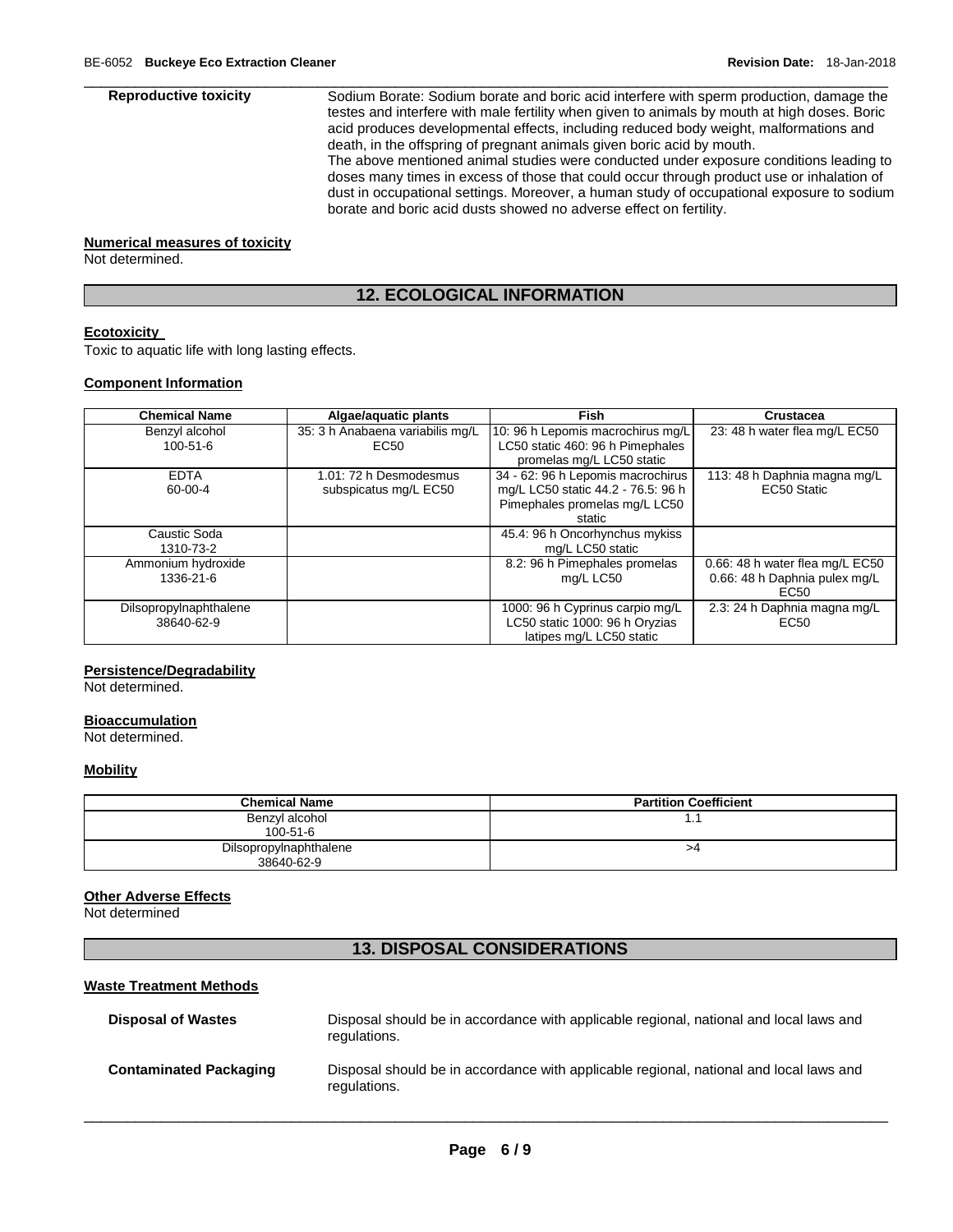## **California Hazardous Waste Status**

| <b>Chemical Name</b> | <b>California Hazardous Waste Status</b> |
|----------------------|------------------------------------------|
| Borax                | Toxic                                    |
| 1303-96-4            |                                          |
| Caustic Soda         | Toxic                                    |
| 1310-73-2            | Corrosive                                |
| Ammonium hydroxide   | Toxic                                    |
| 1336-21-6            | Corrosive                                |
| Zinc oxide           | Toxic                                    |
| 1314-13-2            |                                          |

\_\_\_\_\_\_\_\_\_\_\_\_\_\_\_\_\_\_\_\_\_\_\_\_\_\_\_\_\_\_\_\_\_\_\_\_\_\_\_\_\_\_\_\_\_\_\_\_\_\_\_\_\_\_\_\_\_\_\_\_\_\_\_\_\_\_\_\_\_\_\_\_\_\_\_\_\_\_\_\_\_\_\_\_\_\_\_\_\_\_\_\_\_

# **14. TRANSPORT INFORMATION**

| <b>Note</b>                            | Please see current shipping paper for most up to date shipping information, including<br>exemptions and special circumstances. |
|----------------------------------------|--------------------------------------------------------------------------------------------------------------------------------|
| <u>DOT</u>                             | Not regulated                                                                                                                  |
| <u>IATA</u>                            | Not regulated                                                                                                                  |
| <b>IMDG</b><br><b>Marine Pollutant</b> | This material may meet the definition of a marine pollutant                                                                    |

# **15. REGULATORY INFORMATION**

# **International Inventories**

| <b>Chemical Name</b>                                 | TSCA | <b>DSL/NDSL EINECS/E</b> | <b>LINCS</b> | <b>ENCS</b> | <b>IECSC</b> | <b>KECL</b> | <b>PICCS</b> | <b>AICS</b> |
|------------------------------------------------------|------|--------------------------|--------------|-------------|--------------|-------------|--------------|-------------|
| Benzyl alcohol                                       | X    | X                        | X            | Present     | X            | Present     | X            | X           |
| Sodium<br>diisopropylnaphtalene<br>sulphonate        | X    | X                        | X            | Present     | X            | Present     | X            | X           |
| Acrylate Copolymer                                   | X    | X                        |              | Present     | X            | Present     | X            | X           |
| <b>EDTA</b>                                          | X    | X                        | X            | Present     | X            | Present     | X            | X           |
| 2,4,7,9-Tetramethyl-5-<br>decyne-4,7-diol ethoxylate | X    | X                        | X            | Present     | X            | Present     | X            | X           |
| Borax                                                | X    | X                        |              | Present     | X            | Present     | X            | X           |
| Caustic Soda                                         | X    | X                        | X            | Present     | X            | Present     | X            | X           |
| Ammonium hydroxide                                   | X    | X                        | X            | Present     | X            | Present     | X            | X           |
| Dilsopropylnaphthalene                               | X    | X                        | X            | Present     | X            |             | X            | X           |
| Zinc oxide                                           | X    | X                        | X            | Present     | X            | Present     | X            | X           |
| 2,4,7,9-Tetramethyl-5-<br>Decyne-4,7-Diol            | X    | X                        | X            | Present     | X            | Present     | X            | X           |

#### **Legend:**

*TSCA - United States Toxic Substances Control Act Section 8(b) Inventory* 

*DSL/NDSL - Canadian Domestic Substances List/Non-Domestic Substances List* 

*EINECS/ELINCS - European Inventory of Existing Chemical Substances/European List of Notified Chemical Substances* 

*ENCS - Japan Existing and New Chemical Substances* 

*IECSC - China Inventory of Existing Chemical Substances* 

*KECL - Korean Existing and Evaluated Chemical Substances* 

*PICCS - Philippines Inventory of Chemicals and Chemical Substances* 

*AICS - Australian Inventory of Chemical Substances* 

# **US Federal Regulations**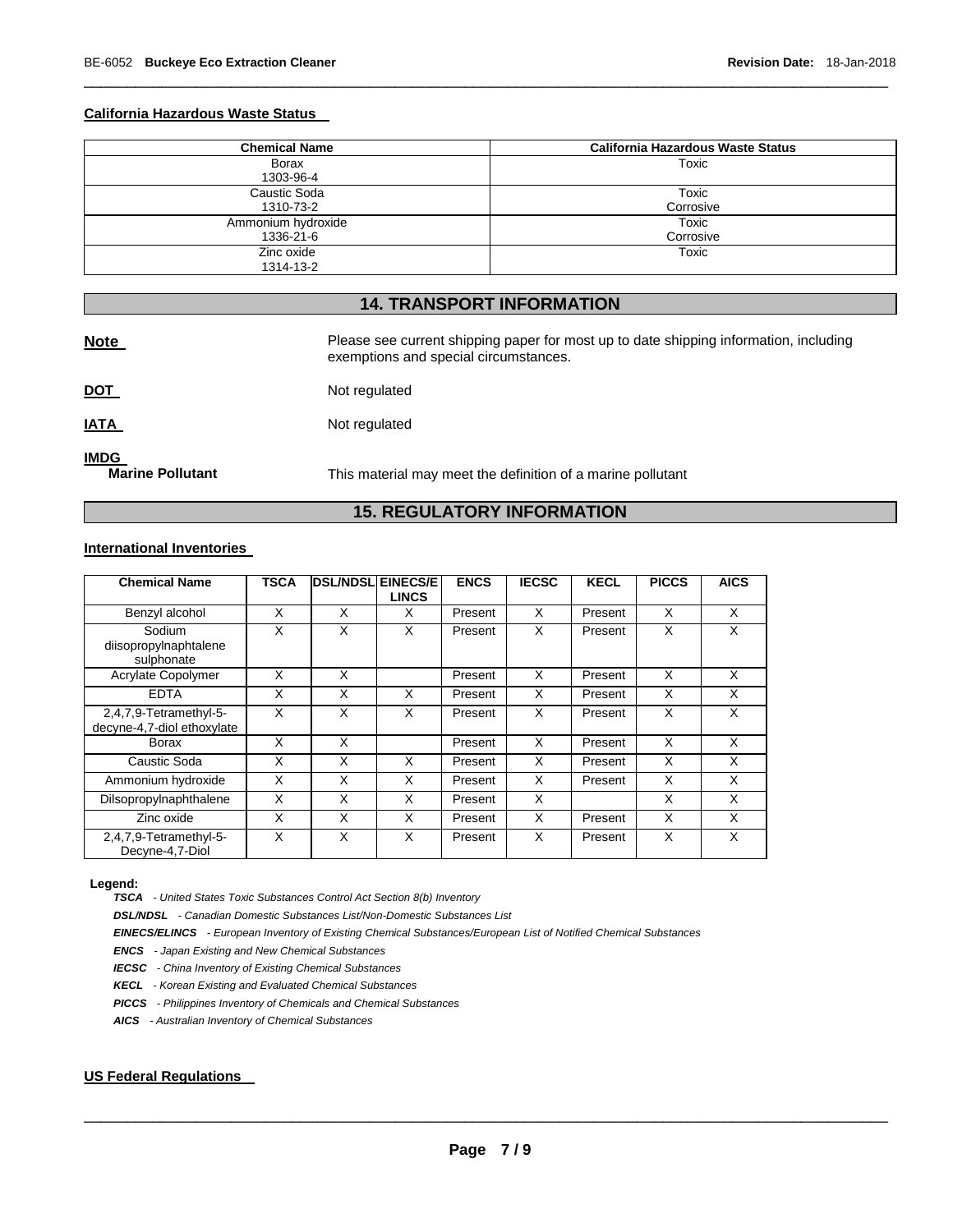#### \_\_\_\_\_\_\_\_\_\_\_\_\_\_\_\_\_\_\_\_\_\_\_\_\_\_\_\_\_\_\_\_\_\_\_\_\_\_\_\_\_\_\_\_\_\_\_\_\_\_\_\_\_\_\_\_\_\_\_\_\_\_\_\_\_\_\_\_\_\_\_\_\_\_\_\_\_\_\_\_\_\_\_\_\_\_\_\_\_\_\_\_\_ **CERCLA**

| <b>Chemical Name</b> | <b>Hazardous Substances RQs</b> | <b>CERCLA/SARA RQ</b> | <b>Reportable Quantity (RQ)</b> |
|----------------------|---------------------------------|-----------------------|---------------------------------|
| <b>EDTA</b>          | 5000 lb                         |                       | RQ 5000 lb final RQ             |
| 60-00-4              |                                 |                       | RQ 2270 kg final RQ             |
| Caustic Soda         | 1000 lb                         |                       | RQ 1000 lb final RQ             |
| 1310-73-2            |                                 |                       | RQ 454 kg final RQ              |
| Ammonium hydroxide   | 1000 lb                         |                       | RQ 1000 lb final RQ             |
| 1336-21-6            |                                 |                       | RQ 454 kg final RQ              |

## **SARA 313**

Section 313 of Title III of the Superfund Amendments and Reauthorization Act of 1986 (SARA). This product does not contain any chemicals which are subject to the reporting requirements of the Act and Title 40 of the Code of Federal Regulations, Part 372

# **CWA (Clean Water Act)**

| <b>Chemical Name</b> | <b>CWA - Reportable</b><br>Quantities | <b>CWA - Toxic Pollutants CWA - Priority Pollutants</b> | <b>CWA - Hazardous</b><br><b>Substances</b> |
|----------------------|---------------------------------------|---------------------------------------------------------|---------------------------------------------|
| <b>EDTA</b>          | 5000 lb                               |                                                         |                                             |
| Caustic Soda         | $1000$ lb                             |                                                         |                                             |
| Ammonium hydroxide   | $1000$ lb                             |                                                         |                                             |
| Zinc oxide           |                                       |                                                         |                                             |

# **US State Regulations**

# **California Proposition 65**

This product does not contain any Proposition 65 chemicals.

# **U.S. State Right-to-Know Regulations**

| <b>Chemical Name</b> | <b>New Jersey</b> | <b>Massachusetts</b> | Pennsylvania |
|----------------------|-------------------|----------------------|--------------|
| Benzyl alcohol       |                   | ⋏                    |              |
| 100-51-6             |                   |                      |              |
| <b>EDTA</b>          |                   |                      |              |
| 60-00-4              |                   |                      |              |
| Borax                |                   |                      |              |
| 1303-96-4            |                   |                      |              |
| Caustic Soda         | v<br>∧            | ⋏                    | х            |
| 1310-73-2            |                   |                      |              |
| Ammonium hydroxide   |                   |                      |              |
| 1336-21-6            |                   |                      |              |
| Zinc oxide           |                   |                      |              |
| 1314-13-2            |                   |                      |              |